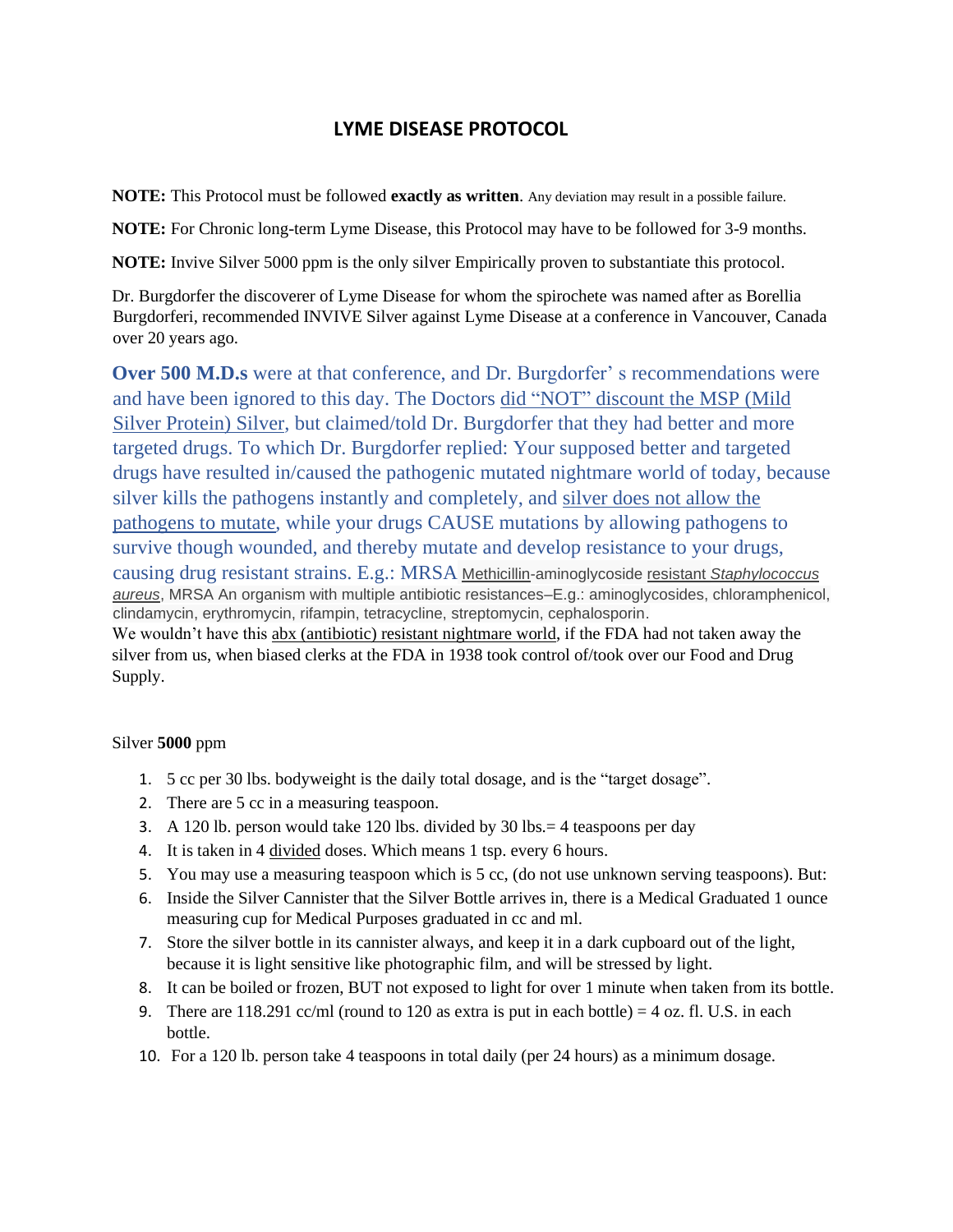- 11. Do NOT swallow. Hold silver **sublingually** under your tongue for 120 seconds. So that the silver **will go into your bloodstream like an IV** the same as a Nitroglycerin pill does to stop a heart attack.
- 12. After 120 seconds: Gently swallow slowly the secretions of the mouth. After 120 seconds "slowly" swallow to allow further absorption via your esophagus. Do NOT expiate/spit out the silver. Therefore, swallow slowly any remaining after 120 seconds.
- 13. **Maintain a "Steady State" of Silver in your bloodstream** by taking 5 cc every 6 hours, as this is necessary to kill the spirochetes every time they come out in the bloodstream from a sequestered area.
- 14. We can **reach the sequestered areas that the spirochetes hide in,** due to coating with protein of the silver particle, with said coating slowly washing off like a time release, then releasing the silver ions, thus allowing this INVIVE silver to reach the sequestered areas of where the spirochetes are hiding. This coating provides a time release methodology for eradication of the spirochetes in sequestered areas.
- 15. **A Hot Bath for 40 minutes** in the bathtub at 104 degrees, is mandatory.
- 16. **Purchase a \$9 indoor/outdoor cord probe thermometer https://www.amazon.com/iKKEGOL-Display-Outdoor-**Thermometer-<br>Hygrometer/dp/B00DXY960A/ref=sr\_1\_66?crid=1GT0JB3O7YESO&keywords=indoor%2Boutdoor%2Bthermometer&qid=1653616692&sprefix=indoor%2Boutdoor **%2Bthermometer%2Caps%2C102&sr=8-66&th=1**
- 17. The hot **104-degree F.** water expands the tiny capillary blood vessels, allowing silver to reach tissue areas where the Lyme spirochete is sequestered and hard to eradicate.
- 18. **Stay in tub for 40 minutes** (without adding more hot water to heat up the tub) as this allows the water to cool down to 94 degrees F., so that you do not sweat when you get out of tub. Read a book, or meditate etc., to maximize benefit by your time in the tub.

# IMPORTANT:

- **20 minutes "before" tub bath, imbibe**/drink **4oz of** citric juice, either **orange or grapefruit juice** —this allows the silver nano particles to cross over the blood brain barrier in case there is neurological involvement and inflammation which there usually is.
- **1 minute before getting in tub, take a dosage of 5 cc of silver.**

#### **Additional Facts:**

Must drink ½ of your body weight of **Distilled** Water in total DAILY, to prevent a "possible" Jarisch-**Herxheimer** reaction due to the release of toxins from the dying spirochetes.

- 19. All humans should imbibe/drink ½ their weight in ounces of water every day, even if they do not have Lyme Disease. We are all dehydrated, and should be taught better.
- 20. Treat until asymptomatic
- 21. Then without pause, treat 1 more month to make sure that you have eradicated all the spirochetes.

#### Wholesale Cost of Silver **5000 ppm**:

\$539.94 monthly per 6 pack of 4 oz. Bottles- 24 teaspoons in one 4 oz, bottle = 1 Bottle lasts 6 days.

The 6 pack SAVES you \$10.00 per Bottle.